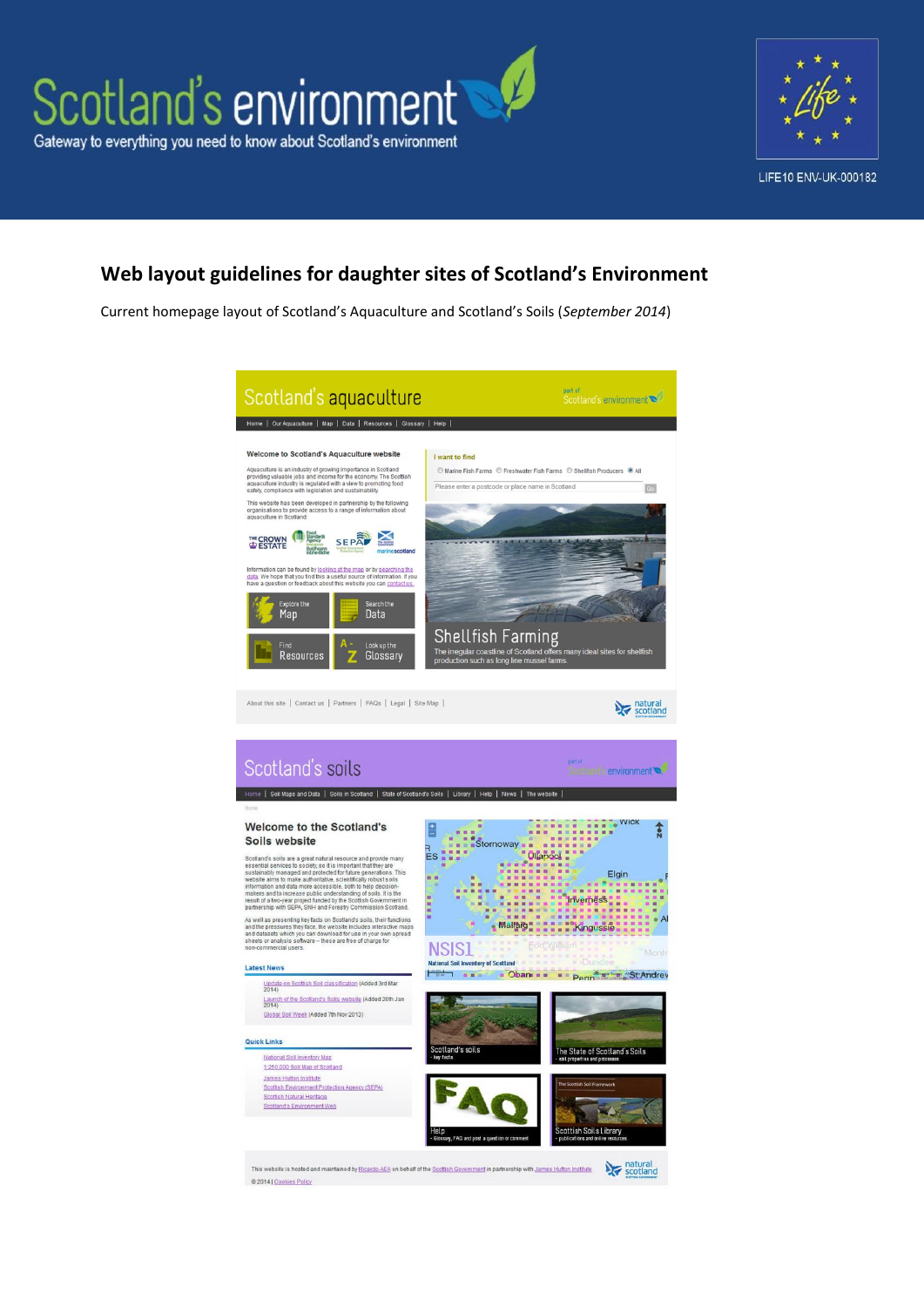



# **Design styles**

A daughter site of Scotland's Environment Web uses two colours, a highlight colour and a dark grey with variations of the grey throughout the site.

| Menu bar and text colour                                                                                                         | #333333 |         |         |             |         |
|----------------------------------------------------------------------------------------------------------------------------------|---------|---------|---------|-------------|---------|
| <b>Variations</b>                                                                                                                | #5C5C5C | #EAEAEA | #F2F2F2 | #828282     |         |
| <b>Highlight colours</b><br>The highlight colour should be used as a 3px wide<br>left border on boxes containing text or images. | #CCCCOO | #FFBF00 | #B088EC | $\#12$ A9D3 | #FF8023 |

#### **Basic layout of the website**

The width of the website is 960px with left and right padding of 24px. This remains consistent throughout all elements of the site. The 24px at each side is applied using both margins and padding on the various elements.

## **Scotland's Environment Web logo**

Scotland's Environment logo should be placed in the header on the top right hand side and link to the website. It will appear on all pages.



#### **Font**

A highlight font, Melbourne, is used throughout the site. Its main uses are the title of the website in the header and the in the slideshow text on the homepage

ABCDEFGHIJKLMNOPQRSTUVWXYZ abcdefghijklmnopqrstuvwxyz 0123456789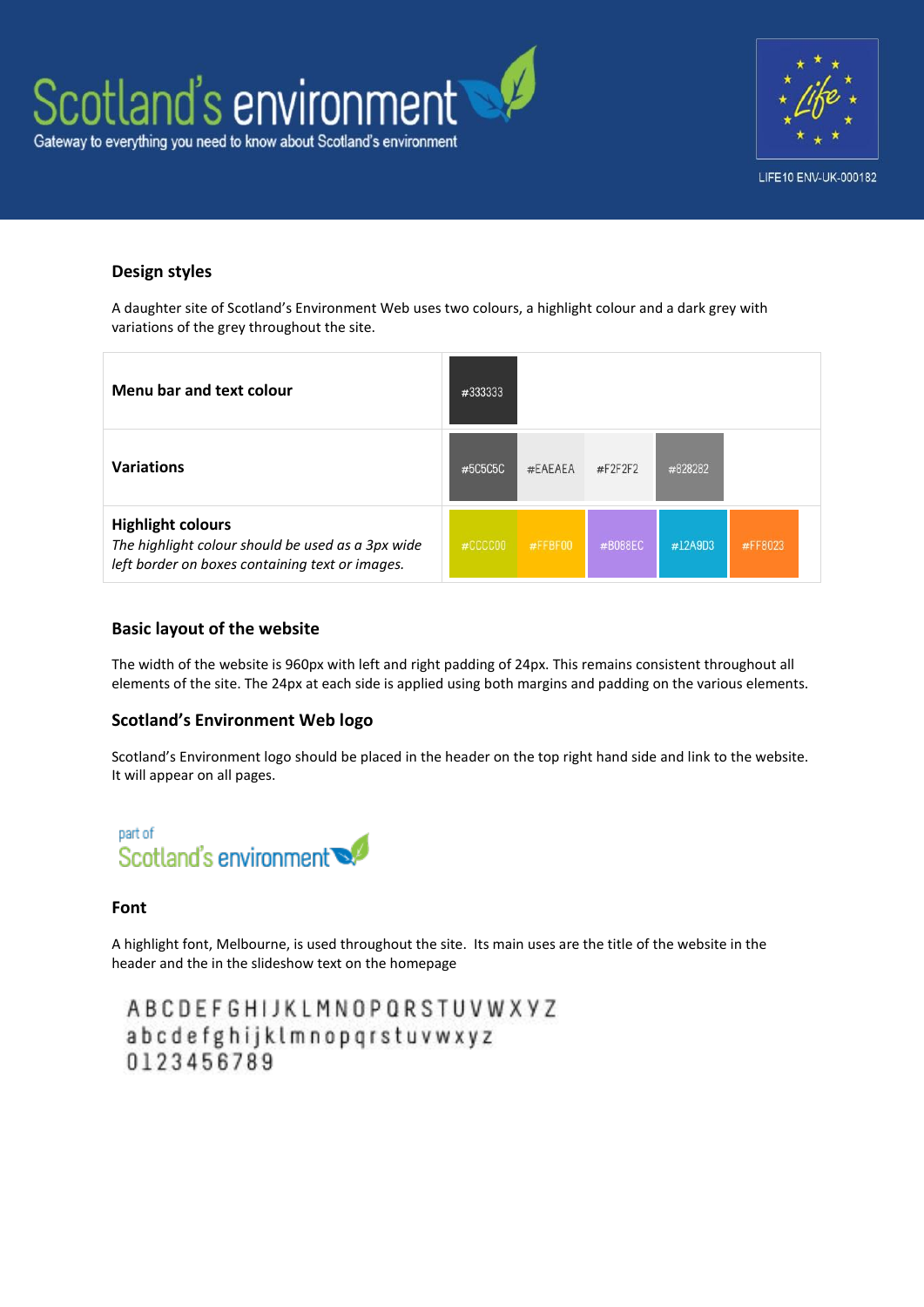



# **Standard HTML tags**

| <b>Scotland's aquaculture</b> |                                                                                                    |  |  |
|-------------------------------|----------------------------------------------------------------------------------------------------|--|--|
| body, html                    | color: #333333; font-family: Arial, Helvetica, sans-serif; font-size: 12px; margin: 0; padding: 0; |  |  |
| h1                            | color: #333333; font-size: 1.5em;                                                                  |  |  |
| h <sub>2</sub>                | color: #333333; font-size: 0. 938em;                                                               |  |  |
| h3                            | color: #333333; font-size: 0.813em;                                                                |  |  |
| p                             | color: #333333; font-size: 0.75em;                                                                 |  |  |
| li                            | color: #333333; font-size: 12px;                                                                   |  |  |
| img                           | border: none;                                                                                      |  |  |
| table                         | font-size: 12px;                                                                                   |  |  |
| a                             | color: #9239c4; text-decoration: underline                                                         |  |  |
| a:hover                       | color: #858500; text-decoration: underline;                                                        |  |  |

| Scotland's soils |                                                                                                    |  |
|------------------|----------------------------------------------------------------------------------------------------|--|
| body, html       | color: #333333; font-family: Arial, Helvetica, sans-serif; font-size: 12px; margin: 0; padding: 0; |  |
| h1               | color: #333333; font-size: 2em;                                                                    |  |
| h <sub>2</sub>   | color: #333333; font-size: 1.5em;                                                                  |  |
| h3               | color: #333333; font-size: 1.3em;                                                                  |  |
| р                | color: #333333; font-size: 1em;                                                                    |  |
| li               | color: #333333;                                                                                    |  |
| img              | border: none;                                                                                      |  |
| table            | font-size: 12px;                                                                                   |  |
| a                | color: #9239c4; text-decoration: underline                                                         |  |
| a:hover          | color: #858500; text-decoration: underline;                                                        |  |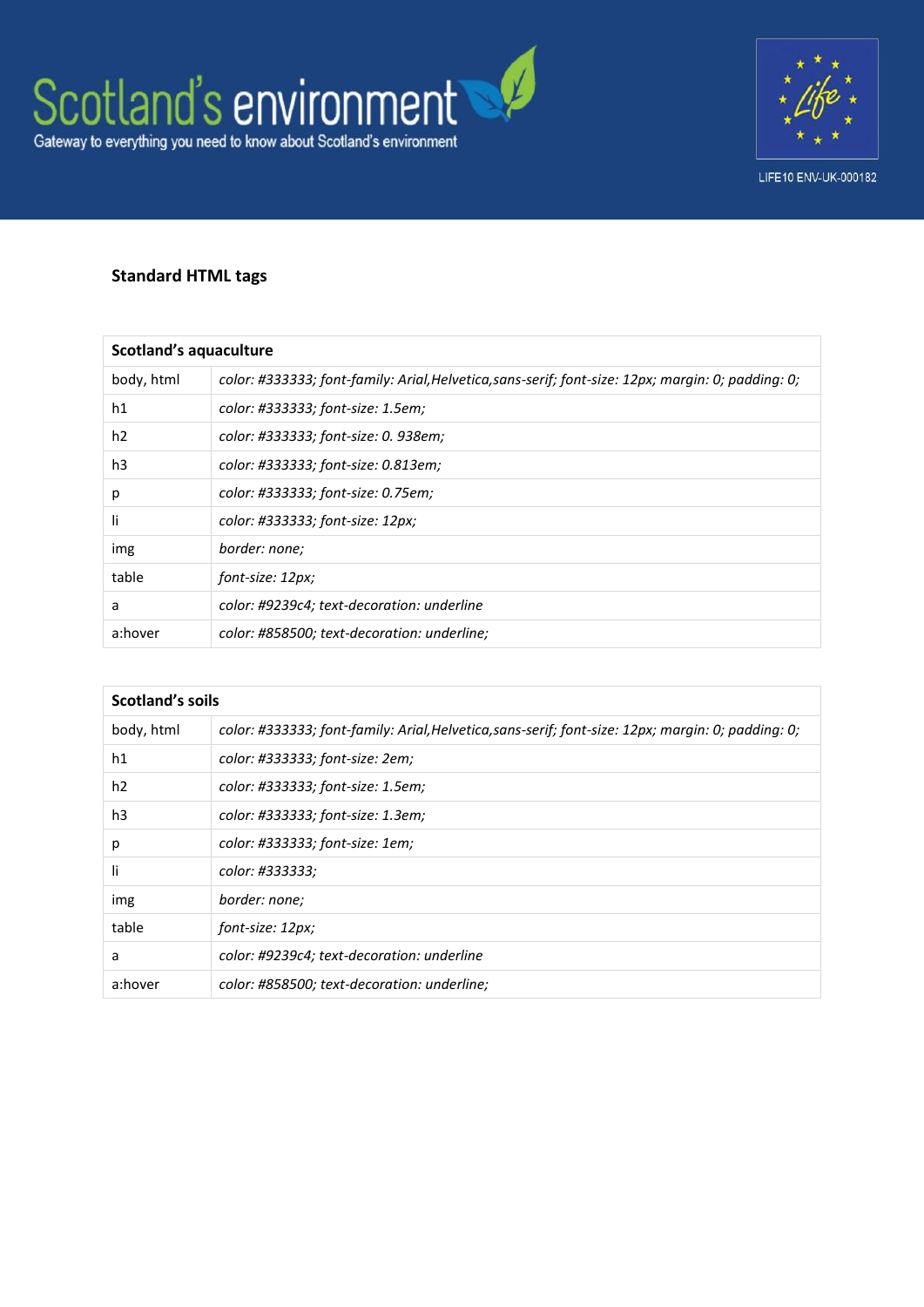



# **Headers and alternative colours**

|                    | Scotland's website |         |         |  |
|--------------------|--------------------|---------|---------|--|
| #12A9D3            | #066C89            | #A65604 | #FF8B00 |  |
|                    | Scotland's website |         |         |  |
| #FFBF00            | #A67C00            | #313186 | #4F4FD9 |  |
|                    | Scotland's website |         |         |  |
| #B088EC            | #582C99            | #BFB87D | #A6992C |  |
| Scotland's website |                    |         |         |  |
| #FF8023            | #A64D0B            | #169E90 | #07675D |  |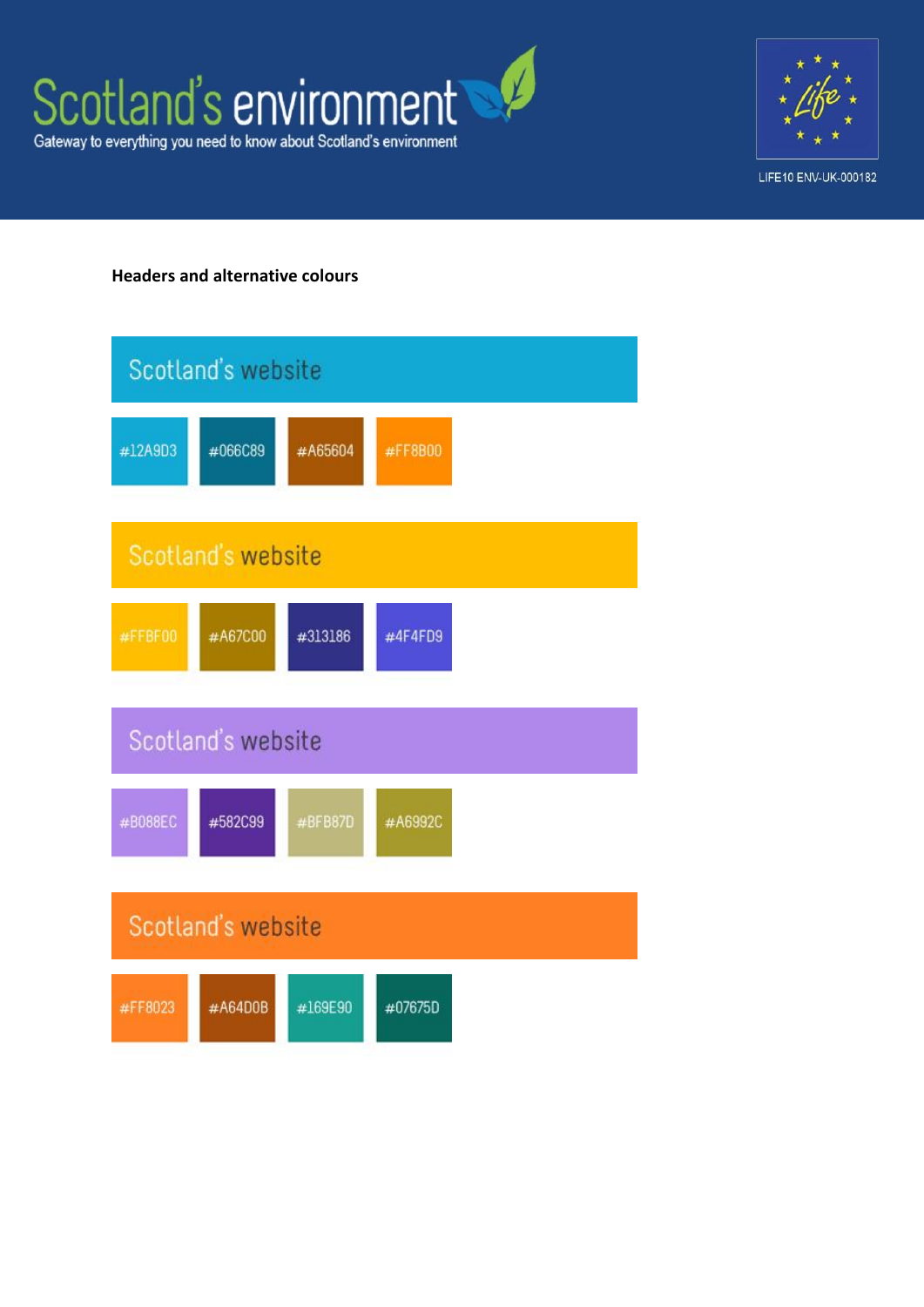



## **Header details**

| Scotland's aquaculture |                                                                                                        |  |
|------------------------|--------------------------------------------------------------------------------------------------------|--|
| #header                | background: url("images/aquaculture/header.png") no-repeat #ffffff; height: 105px;                     |  |
| Scotland's soils       |                                                                                                        |  |
| #header                | background: url("/images/header soils.png") no-repeat #ffffff; height: 105px;                          |  |
| <b>Both sites</b>      |                                                                                                        |  |
| #topMenu               | background: #333333; color: #fff; height: 23px; padding-left: 14px; padding-top: 7px;<br>width: 946px; |  |
| #breadcrumb            | color: #b3b3b3; height: 30px; line-height: 30px; margin-bottom: 10px; margin-left: 24px;               |  |

#### **Top Menu Links**

Nested within an unordered list and the 'li' tag floated left this is the style for the 'a' tag.

| #topMenu li a | border-right: 1px solid #fff; color: #fff; font-size: 12px; padding: 0 10px !important;<br>text-decoration: none: |
|---------------|-------------------------------------------------------------------------------------------------------------------|
|               |                                                                                                                   |

#### **Breadcrumb**

Font size must be 11px. Preferably the divider should be '>'. The text colour is #333333 for breadcrumb links and for the selected page the colour is #888888. Example below:

Home > Second level > Third level > fourth level

#### **Homepage layout**

The homepage is divided into two columns.

| #homeleft  | float: left; margin-right: 12px; width: 370px; |
|------------|------------------------------------------------|
| #homeright | float: right; width: 524px;                    |

Homepage title should be H1 with a font size of 1em (based on a browser standard of 16px) and no margin at the top to enable it to be aligned with the content on the right side. Any additional text on the homepage should just be a standard paragraph and any additional titles should be H2, H3 etc. Buttons should be styled in a similar manor to the example below.

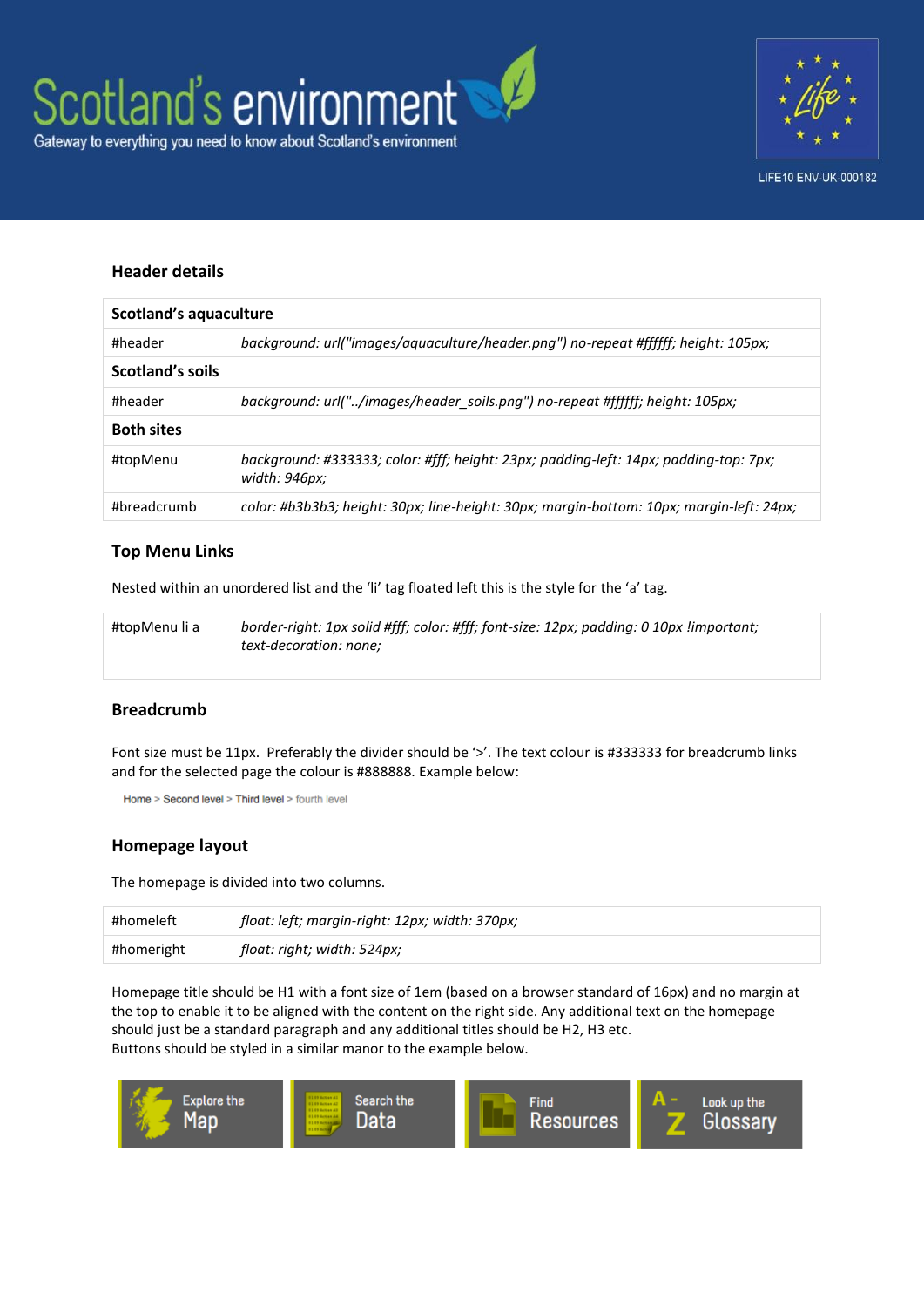



## **Slideshow**

The slideshow on the homepage is a simple rotation of images and text which links to the corresponding page on the site. The JavaScript code and CSS for the slideshow can be requested by emailing [seweb.administrator@sepa.org.uk](mailto:seweb.administrator@sepa.org.uk)

| Image - 524 x 260px     |  |  |
|-------------------------|--|--|
| <b>Title</b><br>tagline |  |  |

#### **Menu**

The menu structure is made up of a container div. An unordered list to display the top level links and an additional unordered list to display subsequent levels. The main styling of the link is associated with the 'a' tag.

| #main menu               | background: url("/images/menufade.png") repeat-x rgba(0, 0, 0, 0); float: left;<br>margin-top: 10px; width: 200px;                                   |
|--------------------------|------------------------------------------------------------------------------------------------------------------------------------------------------|
| sidemenu li.             | display: block; width: 200px;                                                                                                                        |
| sidemenu a.              | display: block; min-height: 12px; padding-bottom: 6px; padding-left: 14px;<br>padding-top: 6px; text-decoration: none;                               |
| sidemenu a.level1.       | border-bottom: 1px solid #eaeaea; color: #000;                                                                                                       |
| sidemenu a.level1:hover. | color: #cccc00; text-decoration: underline;                                                                                                          |
| sidemenu a level2        | background: url("images/css/menu level 2.gif") no-repeat scroll 0 0 rgba(0, 0,<br>0, 0); color: #000; display: block; padding-left: 22px limportant; |
| sidemenu a.level2:hover. | color: #cccc00; text-decoration: underline;                                                                                                          |
| sidemenu a.level3.       | background: url("images/css/menu level 3.gif") no-repeat scroll 0 0 rgba(0, 0,<br>0, 0); color: #000; display: block; padding-left: 30px limportant; |
| sidemenu a.level3:hover. | color: #cccc00; text-decoration: underline;                                                                                                          |